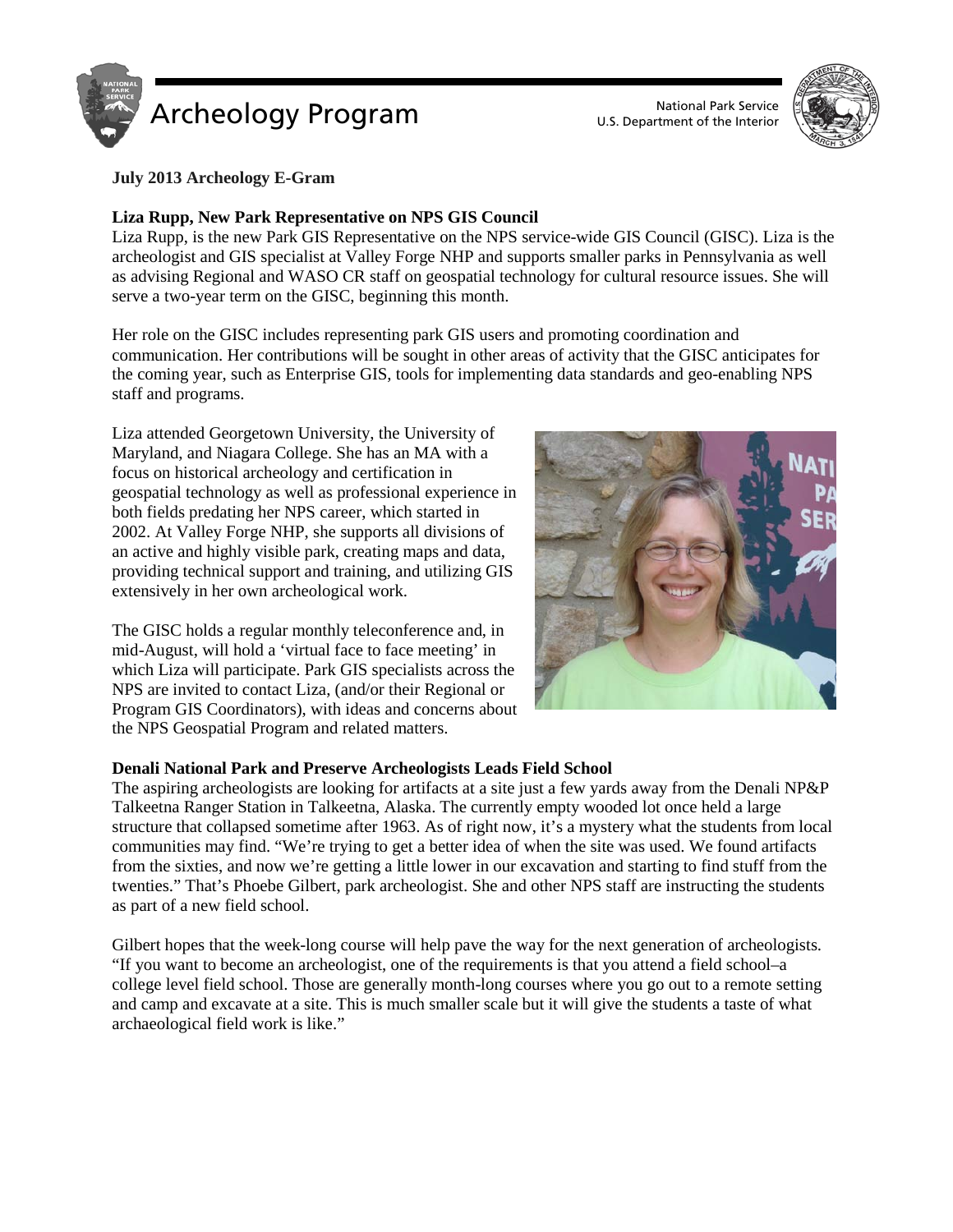

The students are spread out in small teams on the footprint of what was once a forty-by-sixty foot building. The young archeologists focus on finding artifacts in situ, meaning the items are left in the spot where they are found until they can be photographed and documented. The digging is done gradually, as participant Michael Kinsey of Talkeetna demonstrates. "What we do is first we dig five centimeters down. We scrape slowly, looking for stuff. If we find something, we leave it there. Then what we do is put the stuff in the buckets and take them to the screens and shake them out, hopefully to get some small pieces of artifacts that we missed."

Some of the artifacts found so far include glass bottles, buttons, nails, and a carbide mining light,

which dates back to 1925. Gilbert says that the most desirable items are the ones that give a clue to when they were made. The dig site is right on Main Street in Talkeetna, so not all of the items found date back to the original building, says Kia Heuton of Willow as she points out a blue extension cord buried a few centimeters below the surface.

The students will present their findings at the Community Arts Hangar in Talkeetna.

### *by Phillip Manning*

#### **NPS Archeology Program Posts Webpages on Archeology for Scouts and Others** *Hey, Scouts!*

The NPS Archeology Program has compiled a webpage for Girl Scouts and Boy Scouts. You'll find brochures to print, information on stewardship programs, and examples from parks of scouting programs. Check it out at <http://www.nps.gov/archeology/public/scouts.htm> .

### *Career Guide*

A new version of the Career Guide is available on the NPS Archeology Program website. It includes links to colleges and universities with archeology programs, advice on getting experience in archeology, and more.

Find it at <http://www.nps.gov/archeology/public/career.htm>.

### **NPS Archeologists Explore New Ground for Interpretation at Fort Smith National Historic Site**

NPS archeologists from the Midwest Archeological Center conducted exploratory investigations at Fort Smith NHS. Their project focused on land next to the park's historic Commissary Building. Built in 1838- 1839, during the second military era for Fort Smith, the Commissary Building is the city's oldest standing structure. The research is part of the NHPA Section 106 review process for construction of a sidewalk leading to a new viewing platform.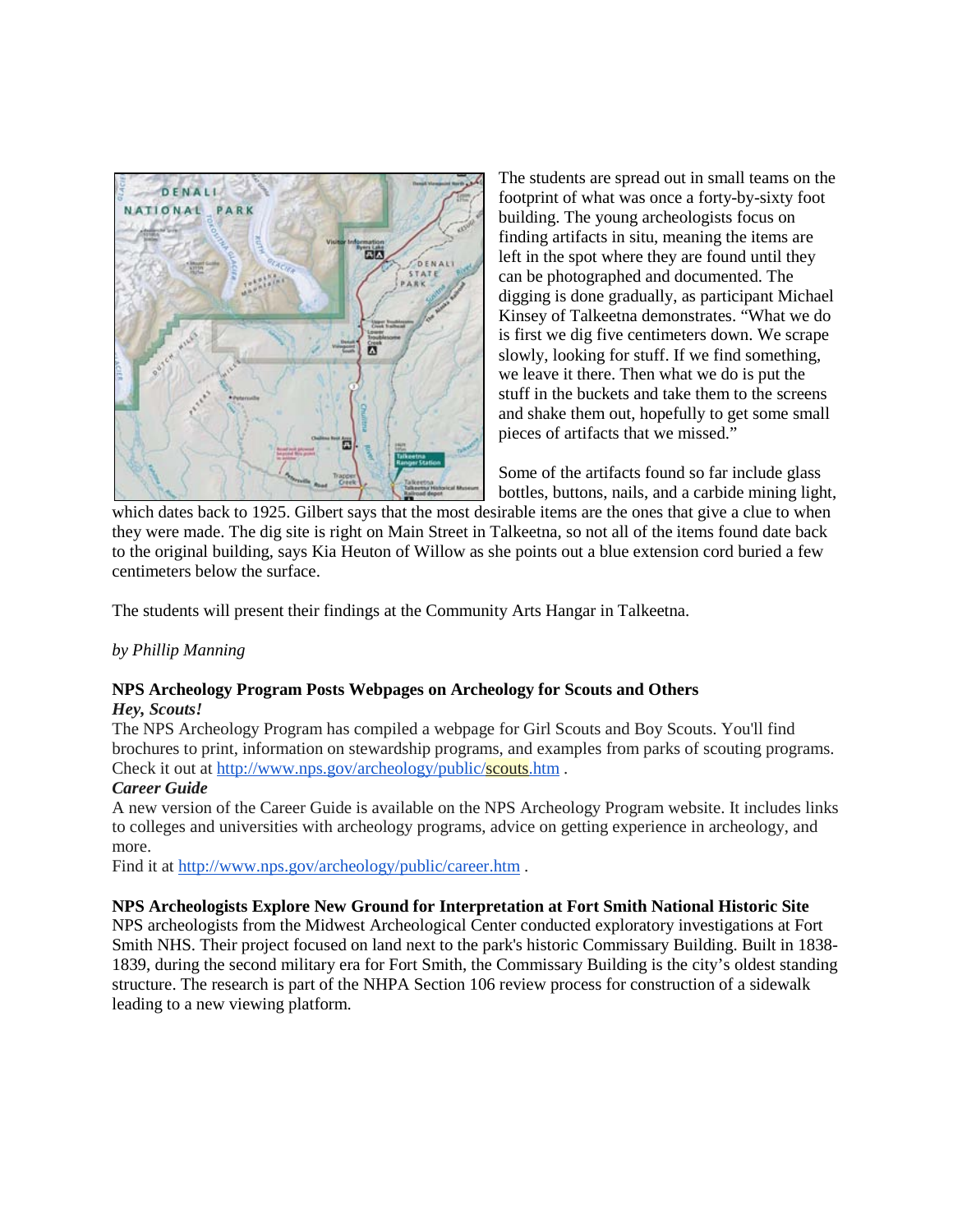The archeological work is part of a larger project that includes opening a central portion of the commissary's main interior and providing interpretive exhibits that include tactiles, audio/video, and scented pellets of various food items. Interpretation of the building's interior will include telling the story of the Hammersly family who resided there from 1890 to 1896 while working for the Federal Court under Judge Isaac C. Parker.



#### *By Michael Groomer*

The Commissary Building, Fort Smith

### **Sitka National Historical Park Totem Poles Enters Digital Age**

The formula to preserve totem poles at Sitka NHP from decay in the rainy climate of southeastern Alaska and keep them accessible to visitors has eluded caretakers for more than a century, beginning with the collection's arrival to Sitka in 1906. Removed from original villages by Alaska Territorial Governor John Brady for display at the 1904 Louisiana Purchase Exposition in St. Louis and 1905 Portland World's Fair, 14 totem poles from the collection returned to Alaska and entered into the care of local photographer E.W. Merrill.

A volunteer, and later the park's first custodian, selected by Stephen Mather, first director of the NPS, Merrill oversaw their initial placement in Sitka NHP. Since then, park custodians have patched, painted, treated, and sealed the original poles; raised their bases out of the ground; and commissioned the carving of new poles and the re-carving of the originals. Carvers turned to Merrill's photographs for dimensions and appearance of the intricate figures on poles that had deteriorated.

Following in Merrill's footsteps, whose photographs documented the totem poles, two specially trained architects from the NPS Heritage Documentation Services have digitally scanned many of the totem poles for a special collection in the Library of Congress archives. The documentation performed by laser scanner serves the same purpose as the photos, eliminating uncertain measurements for future carvers and facilitating cultural research. The team will transcribe the three-dimensional digital "point cloud" for each totem pole into line drawings on archival paper vellum and submit them to the Library of Congress along with photographs and data points, capturing the totem poles' existing conditions down to the millimeter.

However, drawings of the totem poles rendered even at the hand of a skilled architect using the latest technologies don't fully capture the magnificence of these cultural objects. Even when exhibited in the urban settings of the St. Louis and Portland, the totem poles retained the same allure for expo-goers and journalists that captivated famous naturalist John Muir, who saw the totem poles in their cultural context in 1897 and called them "the most striking of objects."

Heeding the NPS Director's Call to Action #17 "Go Digital!" park management will create interactive tours from high-resolution photographs masked over the three-dimensional models of the totem, including a close look at each figure of each pole from top to bottom. Just as the expositions were temporary exhibits, so are the virtual tours online. The next generation of caretakers will continue the mission of predecessors Brady and Merrill – finding the best resources and venues to share the totem poles with the largest possible audience.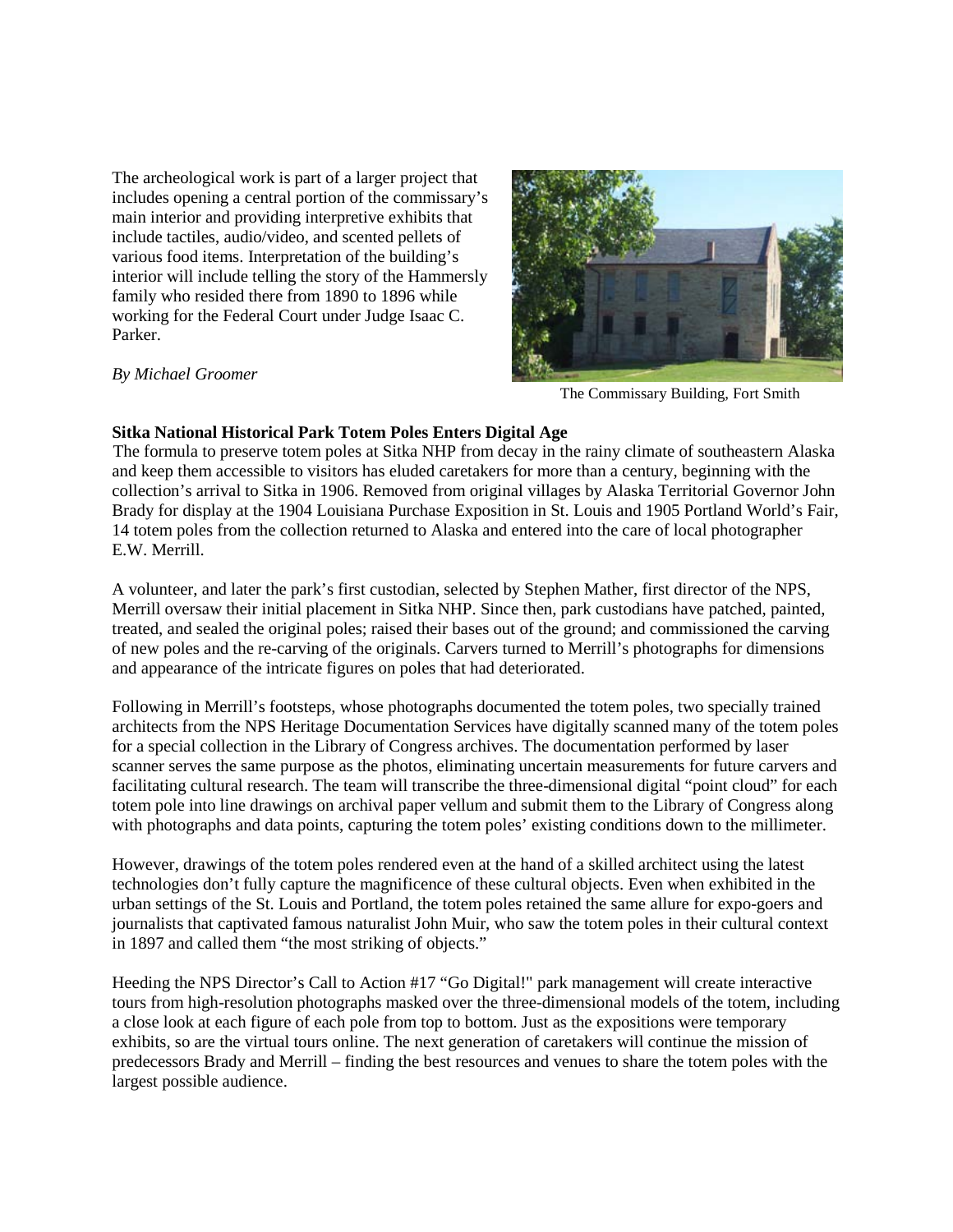

This digital rendering of the Sitka's Gaanax.adi pole appears as dots called a "point cloud." NPS digital rendering.

For Brady, showcasing the poles meant exposing 1.7 million visitors in two states to 14 totem poles collected from his territory. For Merrill, preservation meant photographing the totem poles, and creating Alaska's first national park to display them, which 200,000 people visit each year. In the digital age, scanning grants visitors worldwide high resolution access to the poles – following in the footsteps of the caretakers who have worked to preserve and display these "these most striking of objects" for more than a hundred years.

For more information about the totem poles in Sitka National Historical Park, go to <http://www.nps.gov/sitk/index.htm>

### *By Michael Hess*

### **Conversation with an Archeologist: Pei Lin Yu**

(The Archeology E-Gram is initiating a new series "Conversation with an Archeologist." Each month, we talk with an archeologist working in the NPS.)

This month, we caught up with Pei-Lin Yu, Rocky Mountains Cooperative Ecosystem Studies Unit (CESU) Cultural Specialist for the Intermountain Region, at her duty station at the University of Montana. Pei-Lin says that her job is a lot like running a scientific dating service! She and Research Coordinator Kathy Tonnessen match up parks needing scientific research or technical assistance with university departments and laboratories with appropriate expertise. Pei-Lin assists with proposal development, helps develop scopes of work, checks budgets, serves on review panels, and coordinates scientific peer reviews. She assists parks by 'shepherding' agreements through the contracting process. She also serves on MA and PhD committees at the university as an affiliate faculty member.

Decades of diverse experience in research, three Federal agencies, academia, and tribal consultation has sharpened her technical assistance skill set. Pei-Lin has wanted to be an archeologist since she was eight years old, when her parents took her to Mesa Verde NP. She spied two bone awls eroding out of a walkway while on a tour of the Cliff Palace and was thrilled with her finds as well as the kindness of the handsome ranger who praised her for turning in the artifacts instead of sneaking them out of the park! Pei-Lin decided that she had found her calling. After a college internship at the Chaco Center, she considered graphic arts, marine biology, and journalism before completing a BS in Anthropology at the University of New Mexico in her home town of Albuquerque.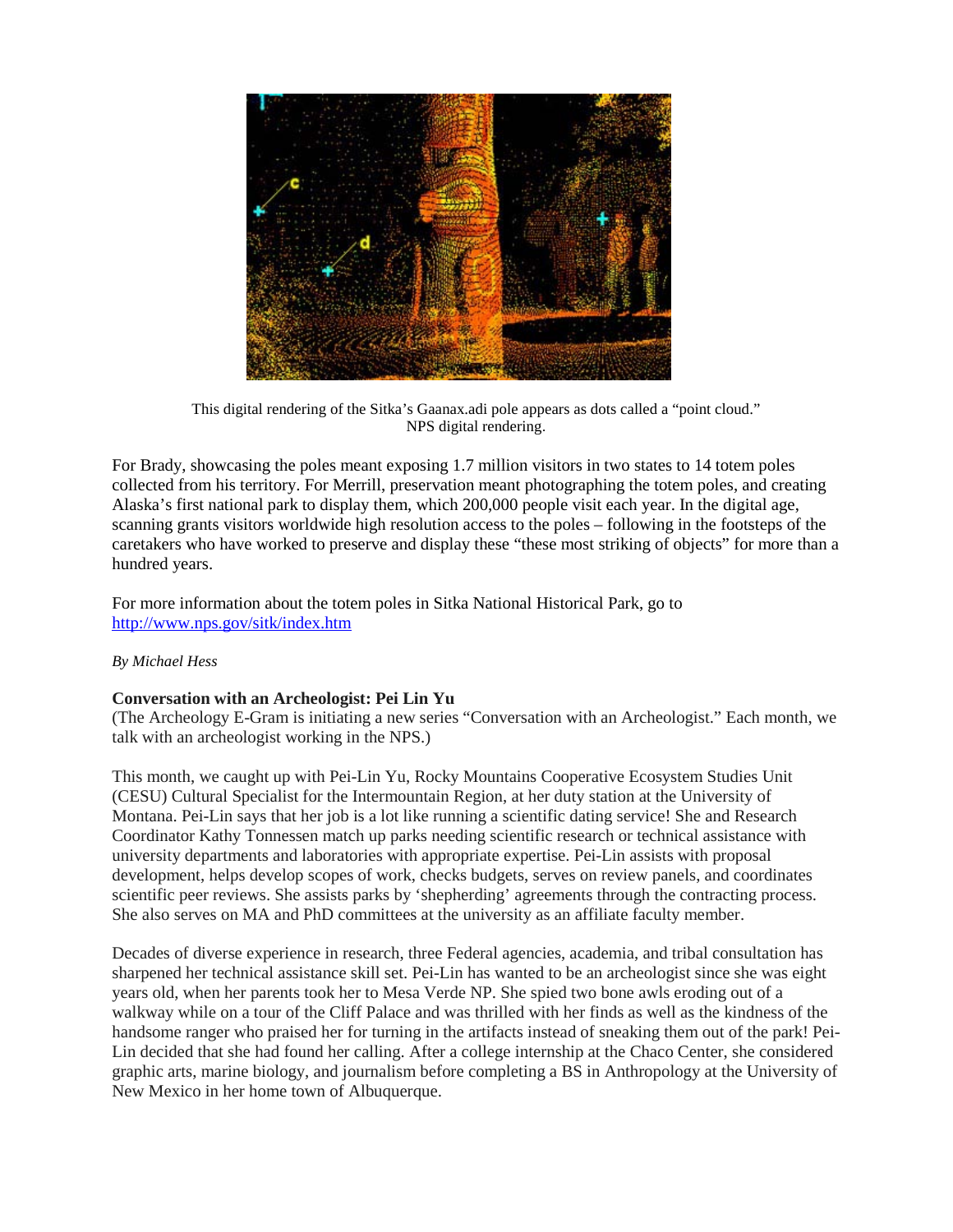Post-graduation, Pei Lin worked for the Winema NF in Oregon as an archeologist for four years, starting out as a SCEP intern before moving into a permanent position. Then adventure called and she answered, living with the hunter-gatherer Pumé Indians in Venezuela for two years with PhD candidate Russell Greaves. The job entailed ethnoarcheological research as a field assistant, assigned to following women on gathering trips and recording data on mobility and yields. Other 'duties as assigned' included eating (and enjoying) palm beetle larvae the size of Twinkies, avoiding anacondas, and delivering twin girls.

This fieldwork experience led to Pei-Lin's first publication ("Hungry Lightning: Field Notes of a Woman Anthropologist") and inspired her to head to graduate school at Southern Methodist University, where she worked with Lewis Binford. Her dissertation focused on the intensification of Archaic wild plant use in the North American prehistory and



how this affects the tempo and mode of earliest agriculture. While working on her dissertation, Pei-Lin got a job with the NPS as the first-ever park archeologist at Great Smokies NP. She did Section 106 compliance work for infrastructure projects in a park with over ten million visitors per year.

Pei-Lin then took a position as the BOR Power Office Archeologist for Grand Coulee Dam and Lake Roosevelt in central Washington, and Hungry Horse Dam and Reservoir in Montana. Here, she conducted Section 110 inventory and 106 compliance for the operation of the dams and reservoirs (those who work in NRAs know what it's like to have sites change shape and size every few weeks!). The constant discovery of Native American burials exposed by reservoir erosion led to extensive tribal consultations, which, along with the completion of the doctorate in 2006, gave Pei-Lin the credentials to land an academic job with the California State University, Sacramento.

In her position as Assistant Professor, along with teaching, she served as the first Director of the NAGPRA Program. Pei-Lin loved teaching and took up the challenge of the university's NAGPRA responsibilities – which involved repatriation of thousands of burials and objects as well as consultation with dozens of bands, tribes, and Rancherias of Native Californians. When budget cuts threatened her position, Pei-Lin became intrigued when she saw that NPS was advertising a job for a CESU Cultural Specialist, a position unique to the Intermountain Region that is responsible for brokering cutting-edge science research and technical work for the Rocky Mountains network of parks.

I asked Pei Lin to describe her dream job. She said that it would include being connected with a large number of busy groups doing interesting work, and being involved in research, research dissemination, and public and traditional community outreach: a lot like her present job! She sees responsible stewardship of irreplaceable archeological resources as being at the heart of the NPS mission and, through her work, wants to make sure that archeology stays relevant to the agency, traditional stakeholders, decision makers, and the public. She currently serves on the IMR Wilderness Executive Committee and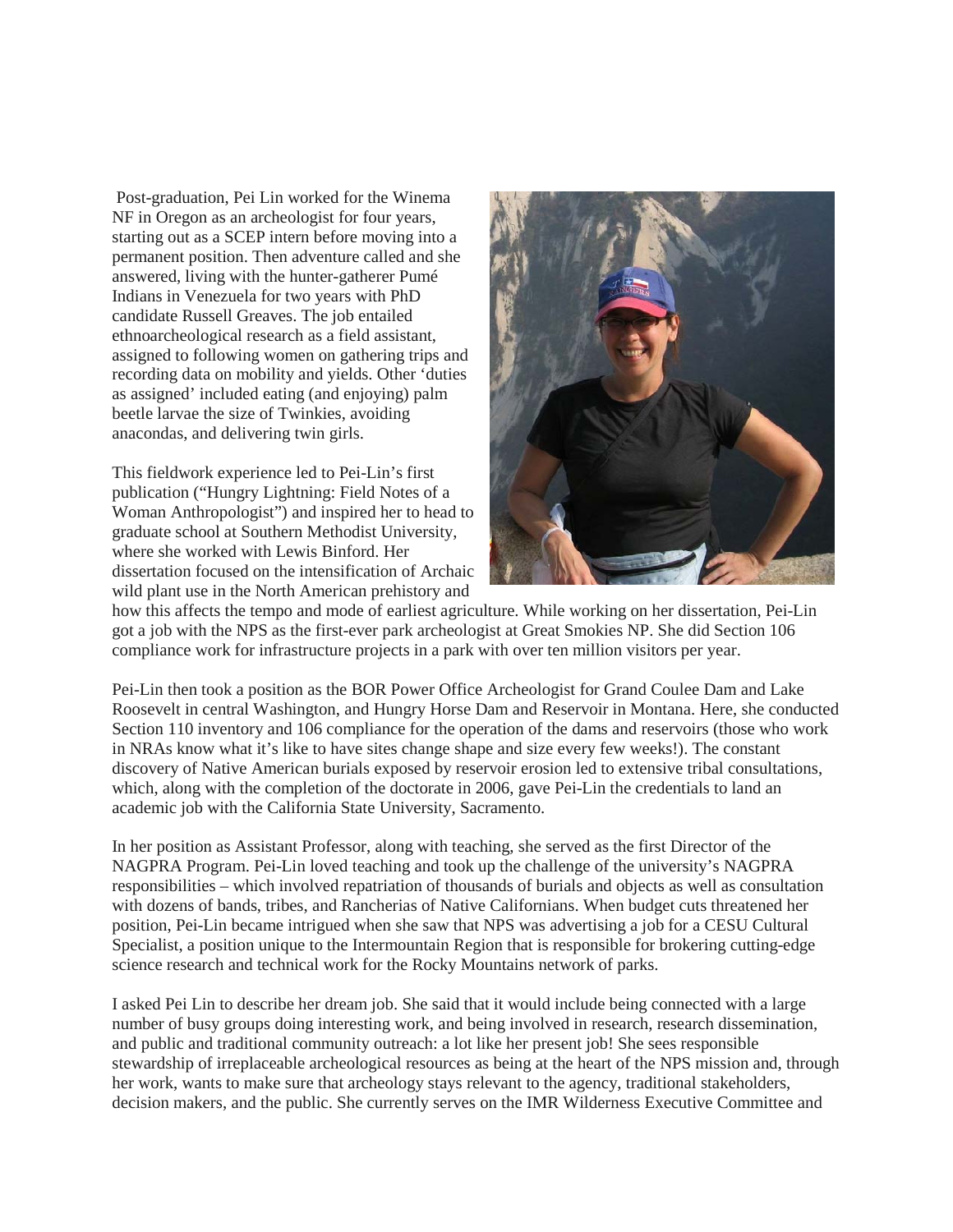recently conducted a webinar for the Arthur Carhart National Wilderness Training Center to bring messages about the importance of archeology to other programs of the NPS such as Wilderness Stewardship. Pei-Lin is also intrigued by the knowledge that archeological research has to offer climate change studies, and is proud to assist Glacier NP in developing and implementing the multi-year Ice Patch Archeology Project to recover and learn from perishable items from ice patches melting from climatic warming. Involving three universities and two Native American tribes, this was the only cultural resource project to be funded by the NPS Climate Change Response Program in 2010. The project won the Department of Interior's Partnerships in Conservation Award in 2012.

Pei-Lin is also concerned about another irreplaceable resource, NPS archeologists. Among all of the Federal agencies where she has worked, she says NPS archeologists excel in research and public outreach, maintain currency in the discipline, and are deeply committed to the stewardship mission. To continue to lead in cultural resource preservation, Pei-Lin feels that NPS archeologists need to actively cultivate a sense of community, recognize professional accomplishments through the John L. Cotter Award (of which she currently serves as Chair), and maintain a sense of shared purpose through teleconferences, webinars, and newsletters like the Archeology E-Gram. She says that she enjoys reading the E-gram while eating her lunch, and uses it to stay plugged in to archeologists throughout the service and become inspired by the archeological work taking place in parks all over the country. Thanks for talking to us, Pei Lin!

### *By Karen Mudar*



### **New Tools For Examining, Interpreting And Managing Fort Monroe National Monument**

A partnership between NPS, the Fort Monroe Authority, and the NASA Langley Research Center presents exciting new tools for examining, interpreting and managing Fort Monroe. First designated a National Historic Landmark (NHL) in 1960, Fort Monroe in Hampton, Virginia, became a National Monument in 2011 by Presidential proclamation.

English colonists established Fort Algernourne on the Fort Monroe peninsula, which was originally named "Pointe Comfort" by Captain John Smith in 1607. Since then, Fort Monroe has served as a key point in the protection of our nation. Built in the early 1800s, the fort stood as a Union stronghold in Confederate Virginia during the Civil War, becoming a refuge for freedom seekers declared "contraband." President Lincoln strategized the attack on Norfolk from the fort.

In 2005, Fort Monroe was one of the military installations on the Department of Defense's list of Base Realignment and Closure actions. A programmatic agreement was reached between the Army, the ACHP, the Virginia SHPO, the Commonwealth of Virginia, the NPS, and the Fort Monroe Authority for preservation of the fort. Compilation of historic materials for use in the protection and preservation of the NHL district after the Army's departure led to the awareness of the unique historical nature of the collection.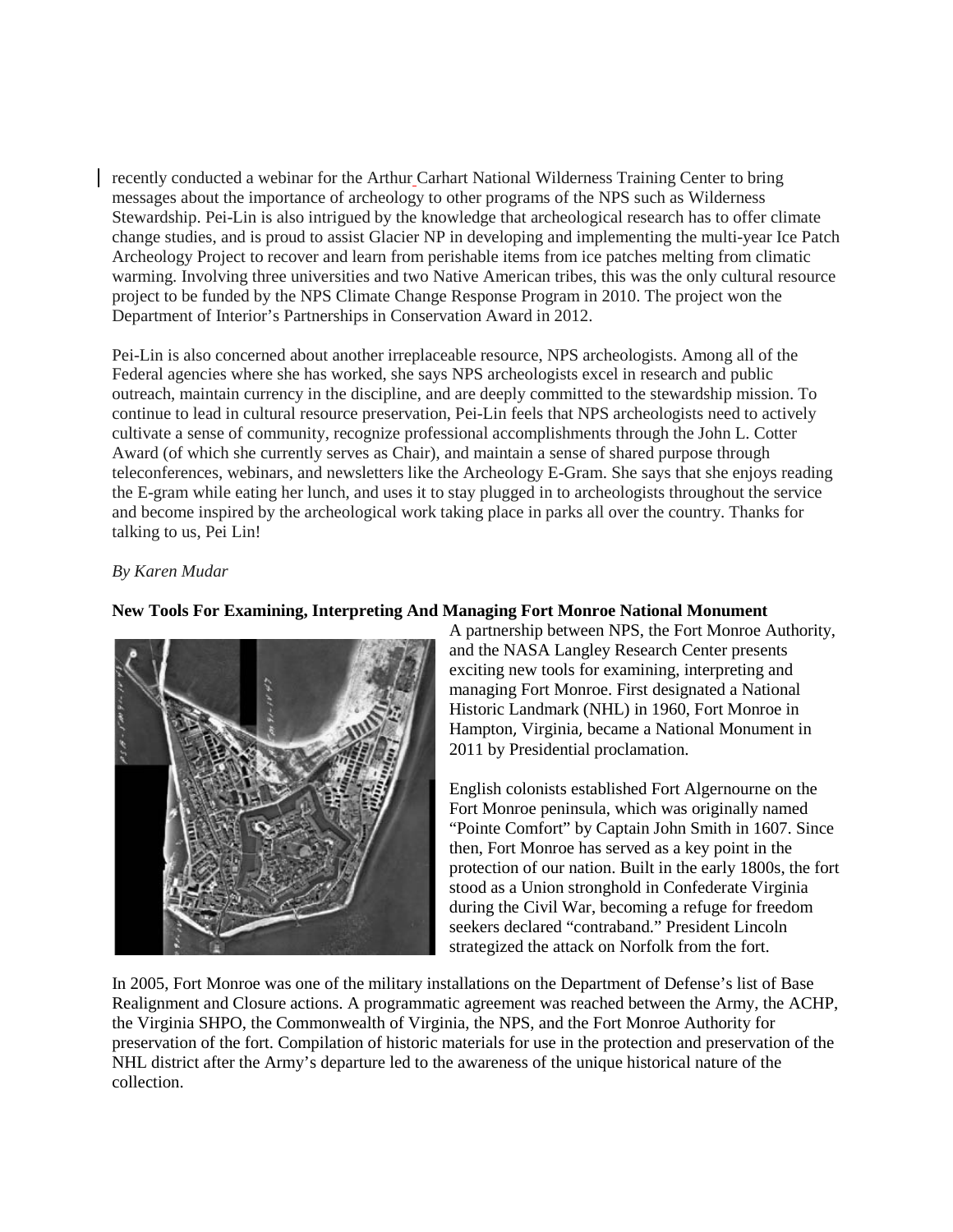The NASA Langley Research Center and Fort Monroe Authority have created a GIS website that allows viewers to compare historical maps side-by-side. After the Army digitized all of Fort Monroe's archives, the Langley Research Center and Fort Monroe Authority were able to use historical maps and aerial comparisons to construct other reference tools. The maps can be used to examine coastal zone management, significant landscape and shoreline areas of the peninsula, and how providing limited access may be the best way to protect some natural and cultural areas.

The comparison tool can be accessed at: [http://gis.larc.nasa.gov/fmamaps/compare\\_aerials/index.html.](http://gis.larc.nasa.gov/fmamaps/compare_aerials/index.html)

Other GIS tools can be accessed at: [http://gis.larc.nasa.gov/fmamaps/basemap/,](http://gis.larc.nasa.gov/fmamaps/basemap/) [http://gis.larc.nasa.gov/fmamaps/floodtool/index.html,](http://gis.larc.nasa.gov/fmamaps/floodtool/index.html) [http://gis.larc.nasa.gov/fmamaps/impervious\\_surface/index.html.](http://gis.larc.nasa.gov/fmamaps/impervious_surface/index.html)

# *By Lorin Diaz*

# **NPS Awards Grants to Support Historic Preservation through Technology**

NPS Director Jarvis announced the award of \$195,000 in grants from the National Center for Preservation Technology & Training (NCPTT) to assist with projects using science and technology for historic preservation. The eight grants range from \$8,000 to \$25,000 for projects. One award involved archeological methods. The NPS Southeast Archeological Conservation Center was awarded funding for a grant to develop cone and friction cone penetrometer applications to archeological organic midden deposits.

Since 1994, NCPTT has funded science and technology projects in historic preservation. The center strives to create new technologies and training opportunities to preserve prehistoric and historic resources throughout the United States.

### **NPS Awards Battlefield Preservation Grants**

More than \$1.1 million in NPS grants were awarded to help preserve and protect America's significant battlefields. Funds from the NPS American Battlefield Protection Program (ABPP) will support 24 projects at 38 battlefields in 15 states. Awards were given to projects entailing archeology, mapping, cultural resource survey work, documentation, planning, education and interpretation. Funded projects include:

- archeological survey covering part of the War of 1812 Battle of Baltimore in Maryland;
- a strategic landscape plan for the American Revolution Battle of Brandywine in Pennsylvania;
- boundary delineation at the Bear River battlefield in Idaho;
- GIS mapping and military terrain analysis at multiple U.S.-Dakota War battle sites in North Dakota;
- a cave survey and inventory project at the World War II Battle of Peleliu in Palau;
- re-evaluation of National Register of Historic Places nomination for the Civil War Battle of Sulphur Creek Trestle in Alabama; and
- a preservation plan and community support-building for the Civil War Battle of Greenbrier River in West Virginia.

Priority was given to those groups submitting applications for nationally significant battlefields. The majority of awards were given to battlefields listed as Priority I or II sites in the NPS *Civil War Sites Advisory Commission Report on the Nation's Civil War Battlefields* and the *Report to Congress on the Historic Preservation of Revolutionary War and War of 1812 Sites in the United States*.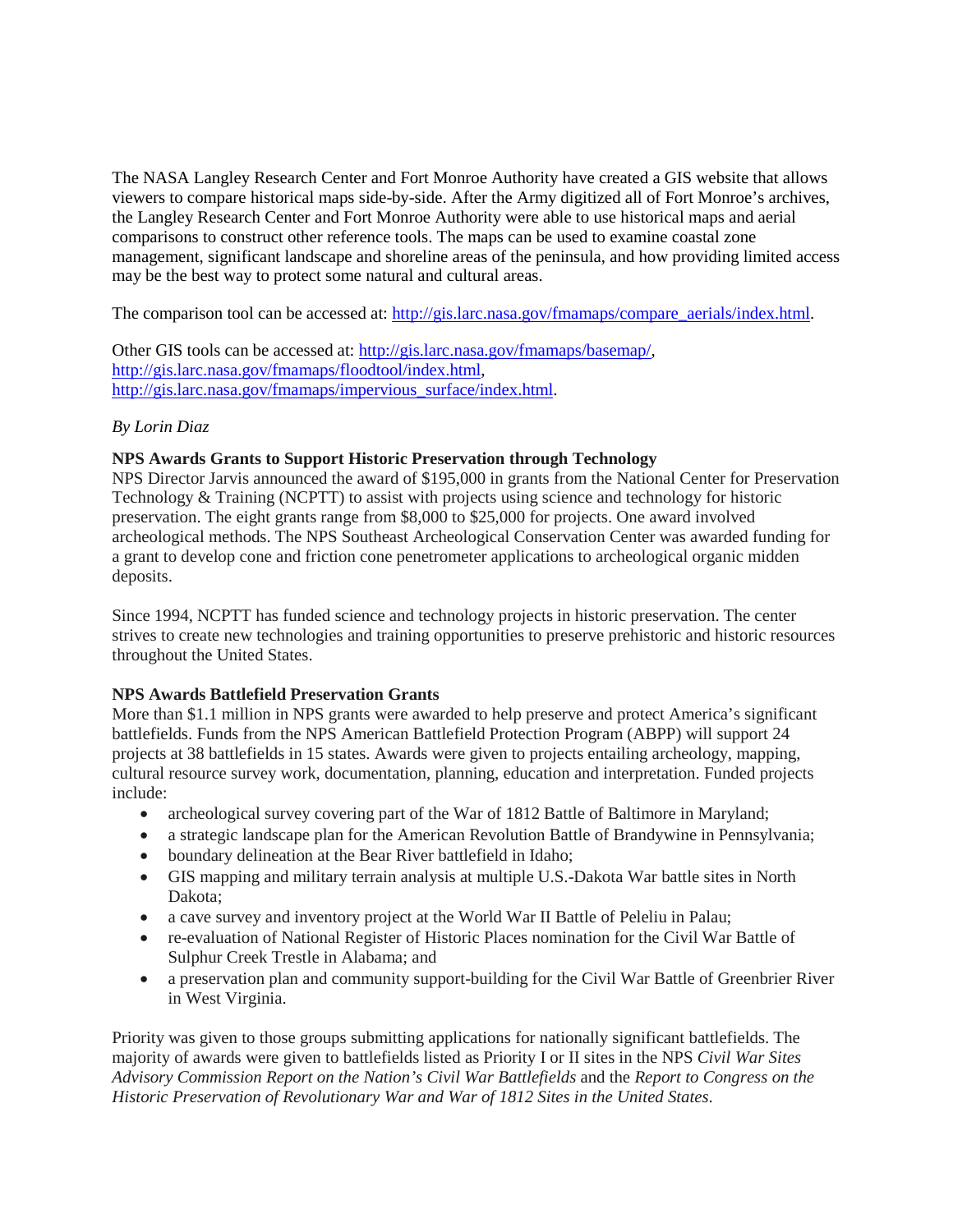Federal, state, local, and Tribal governments, nonprofit organizations, and educational institutions are eligible for the battlefield grants, awarded annually. Since 1996, more than \$14 million has been awarded by the ABPP to help preserve significant historic battlefields associated with wars on American soil.

More information is available online at [http://www.nps.gov/history/hps/abpp.](http://www.nps.gov/history/hps/abpp)

### **NPS Announces NAGPRA Grants**

DOI Secretary Sally Jewell and NPS Director Jonathan B. Jarvis announced nearly \$1.5 million in grants under the Native American Graves Protection and Repatriation Act (NAGPRA) to assist museums, Indian tribes, and Native Hawaiian organizations in documenting and returning human remains and cultural objects to communities of origin.

The grants support the efforts of museums, Indian tribes and Native Hawaiian organizations to further NAGPRA related projects (consultation/documentation grants), and to pay for the costs associated with the return of the human remains and objects to their native people (repatriation grants). Projects funded by the grant program include training for both museum and tribal staff on NAGPRA, digitizing collection records for consultation, and consultations regarding cultural affiliation and culturally unaffiliated individuals.

Enacted in 1990, NAGPRA requires museums and federal agencies to inventory and identify Native American human remains and cultural items in their collections and to consult with federally recognized Indian tribes, and Native Hawaiian organizations regarding the return of these objects to descendants or tribes and organizations. The Act also authorizes the Secretary of the Interior to award grants to assist in implementing provisions of the Act.

**Contact**: Sherry Hutt, National NAGPRA Program Manager, at 202-354-1479.

### **Park NAGPRA Program Offers Training**

The Park NAGPRA program, in cooperation with the Pacific West region NAGPRA program, is offering training about the Native American Graves Protection and Repatriation Act (NAGPRA) at Kaloko-Honokohau NHP in Kailua-Kona, Hawaii. Park superintendents, resource managers, archeologists, curators, and other staff with NAGPRA duties are invited to attend. The training, scheduled for September 10-11, 2013, provides a comprehensive overview of NAGPRA, and prepares participants to respond to inadvertent discoveries and plan for intentional excavations as prescribed by the law. A portion of the training will focus on issues of special concern to Hawaii and the Pacific West region; an optional tour of the park is planned.

Topics include, but are not limited to, NAGPRA basics; collections (inventories and summaries); intentional excavations and inadvertent discoveries; culturally unidentifiable and unclaimed; tribal consultation; evaluating repatriation requests (claims); transferring control/custody; the Kennewick Man case; and reburial on park lands.

There are no fees or tuition for the training. To register, log in to [DOI Learn](http://www.doi.gov/doilearn/index.cfm) and search for *NAGPRA in the Parks* (Course Code=NPS-CRS3401). The deadline for registration is August 21, 2013.

**Contact:** Mary S. Carroll, Park NAGPRA Program, (303) 969-2300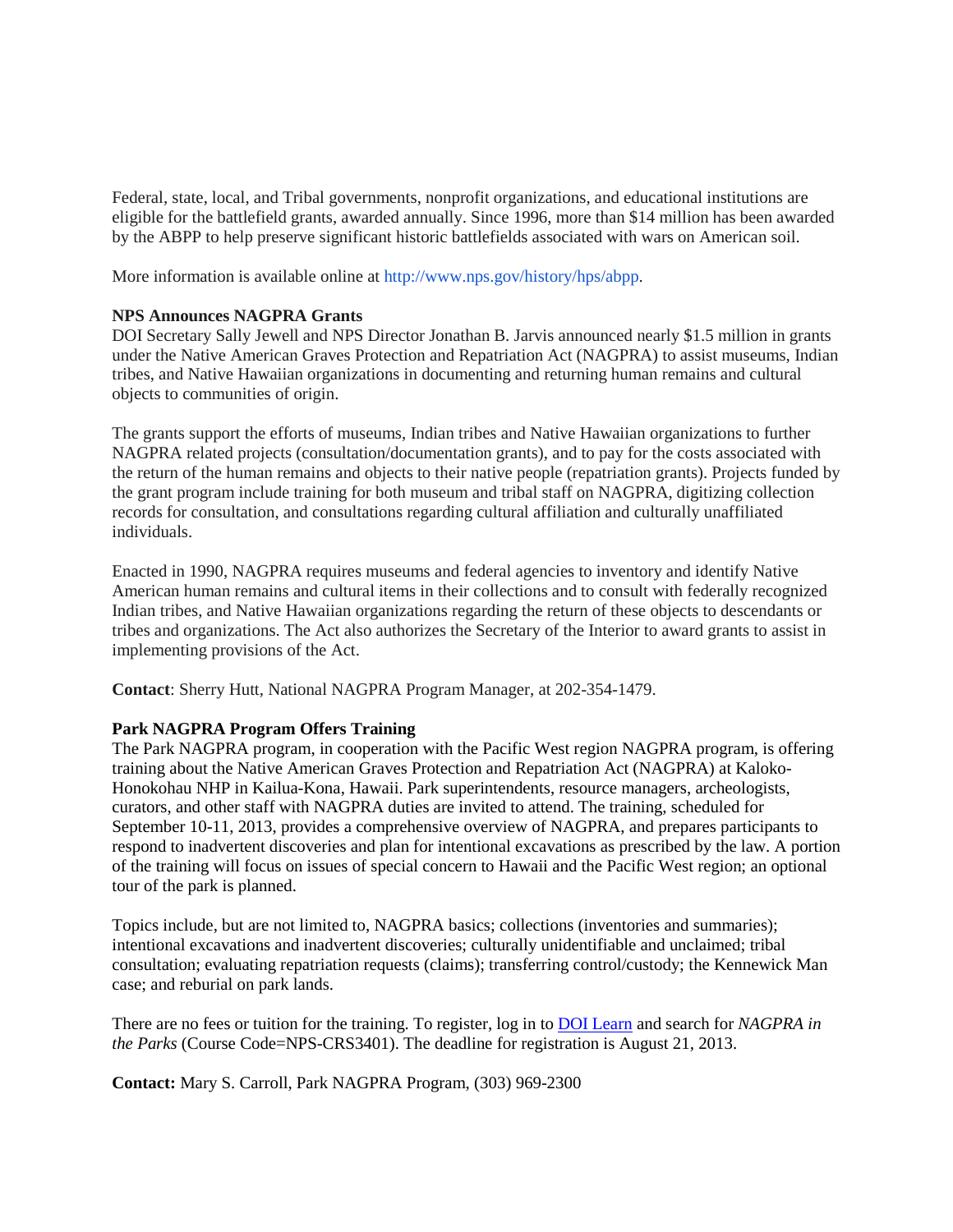**Symposium Offered on Battlefield Archeology: Global Perspectives in Research and Preservation**  Palo Alto Battlefield NHP, the University of Nebraska Department of Anthropology, and the Brownsville Independent School District (B.I.S.D.) is offering a free symposium about current methods and research on battlefield archeology, on October 10-11, 2013. Speakers include global experts on battlefield and conflict archaeology, and will discuss new methods and techniques being used to answer questions about the history of conflict and war. Speakers include:

- Carl Carlson-Drexler, Arkansas Archaeological Survey
- John E. Cornelison, NPS Southeast Archeological Center
- Angélica María Medrano Enríquez, Universidad Autónoma de Zacatecas, Mexico
- Araceli Rivera Estrada, Instituto Nacional de Antropología e Historia, Monterrey, Mexico
- Glenn Foard, University of Huddersfield, United Kingdom
- Rolando Garza, Palo Alto Battlefield National Historical Park
- Charles Haecker, NPS Heritage Partnership Program
- Nathan Ledbetter, United States Army
- Tony Pollard, University of Glasgow, Scotland
- Daniel Sivilich, Bravo, Syracuse, New York
- Daniel Westcott, Texas State University, San Marcos
- Antonio Zavaleta, University of Texas at Brownsville

The symposium will be held October 10, 5:30 pm - 6:30 pm, and October 11, 8:30 am - 5:00 pm, at the B.I.S.D. Auditorium, Central Administration Building, 708 Palm Boulevard, Brownsville, Texas. Symposium speakers will also present their studies as posters at the 7th annual Rio Grande Delta International Archeology Fair on Saturday, October 12, 2013 in Brownsville.

**Contact:** Rolando Garza, Palo Alto BNHP, (956) 466-5490; Douglas Scott, University of Nebraska, (402) 429-3268; Peter Bleed, University of Nebraska, (402) 472-2349

# **SAA Offers Seminar on Laser Scanning**

On September 17, 2013, at 11 a.m. EDT, SAA will launch its new online seminar series with a presentation by Dr. Rachel Opitz, RPA, on *Archaeological Applications of Airborne Laser Scanning.* Registration is on a first-come, first served basis and will remain open until all 25 seats are filled. The Group registration option enables one registered user to invite an unlimited number of participants to view the presentation from the same physical location. All participants will receive a certificate of completion from SAA. Individual price is \$99.00; Group price is \$135.00.

SAA online seminars are designed to provide continuing professional development opportunities to student and professional archaeologists and will be offered on a wide range of high-interest topics from September through May each year. Instructors are RPAs and top scholars in their field. All seminars are certified by RPA for Continuing Professional Education (CPE) credits.

Additional online seminars will be announced soon, including a series of *free, member-only* seminars. Check SAAweb frequently for the latest offerings.

**Contact:** SAA at 202-559-5709 or [onlineseminars@saa.org](mailto:onlineseminars@saa.org)